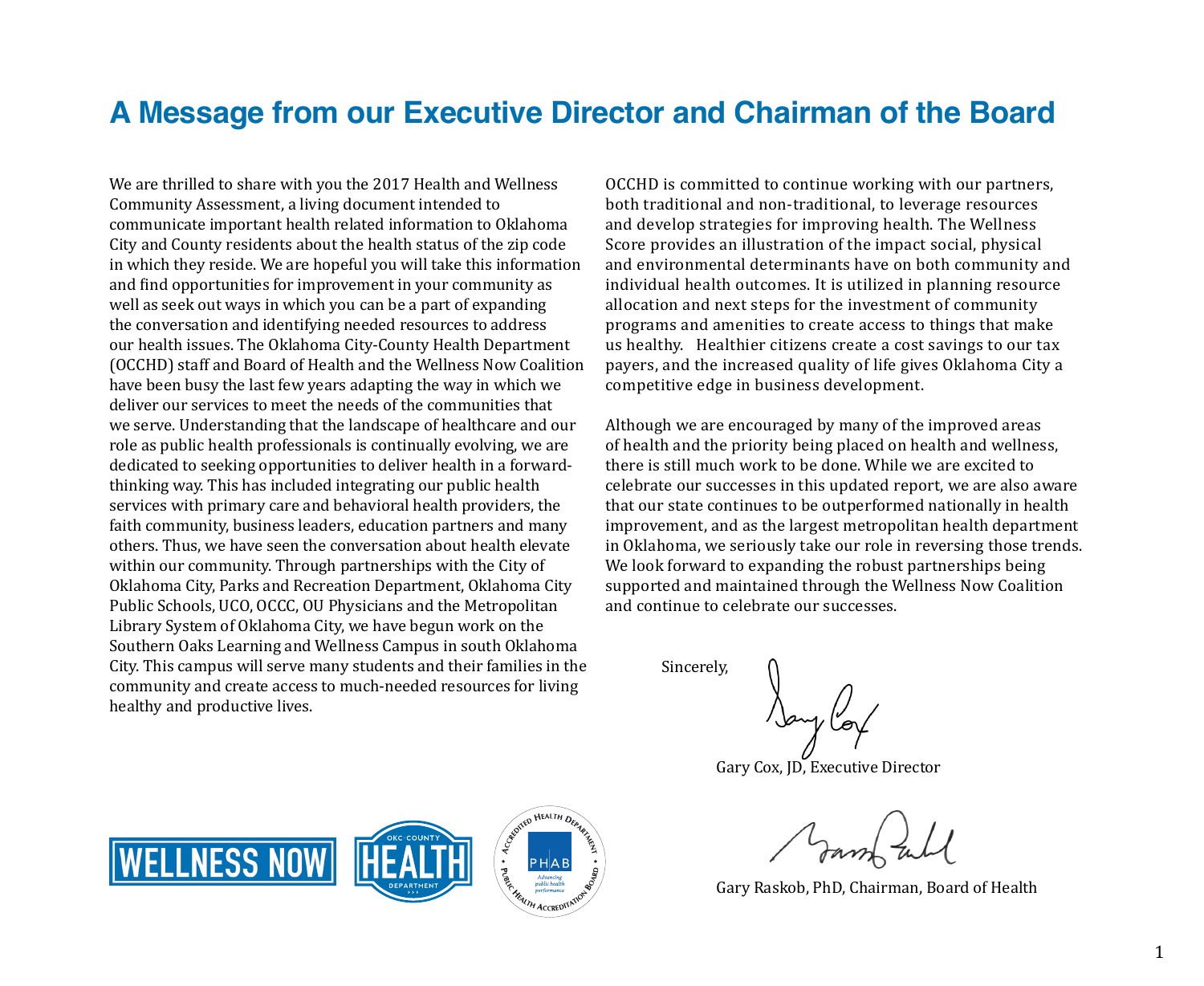# **TABLE OF CONTENTS**

| <b>Overview</b>                                        |    |
|--------------------------------------------------------|----|
| <b>Methodology</b>                                     | 6  |
| <b>Strengths and Themes</b>                            | 10 |
| <b>Forces of Change</b>                                | 12 |
| <b>Local Public Health</b><br><b>System Assessment</b> | 14 |

## **Chapter 1** Population 17

| County Specific Total Population 18  |  |
|--------------------------------------|--|
| County Specific Population Change 20 |  |
|                                      |  |
|                                      |  |

### **Chapter 2**

| <b>Socioeconomic</b> | 33 |
|----------------------|----|
|                      |    |

## **Chapter 3 Maternal and Child Health 43**

| Maternal Smoking During Pregnancy 56 |
|--------------------------------------|
|                                      |
|                                      |
| Single-mother Family Household 62    |

### **Chapter 4**

| <b>Infectious Disease</b> |  |
|---------------------------|--|
|                           |  |
|                           |  |
|                           |  |
|                           |  |
|                           |  |
|                           |  |
|                           |  |
|                           |  |
|                           |  |
|                           |  |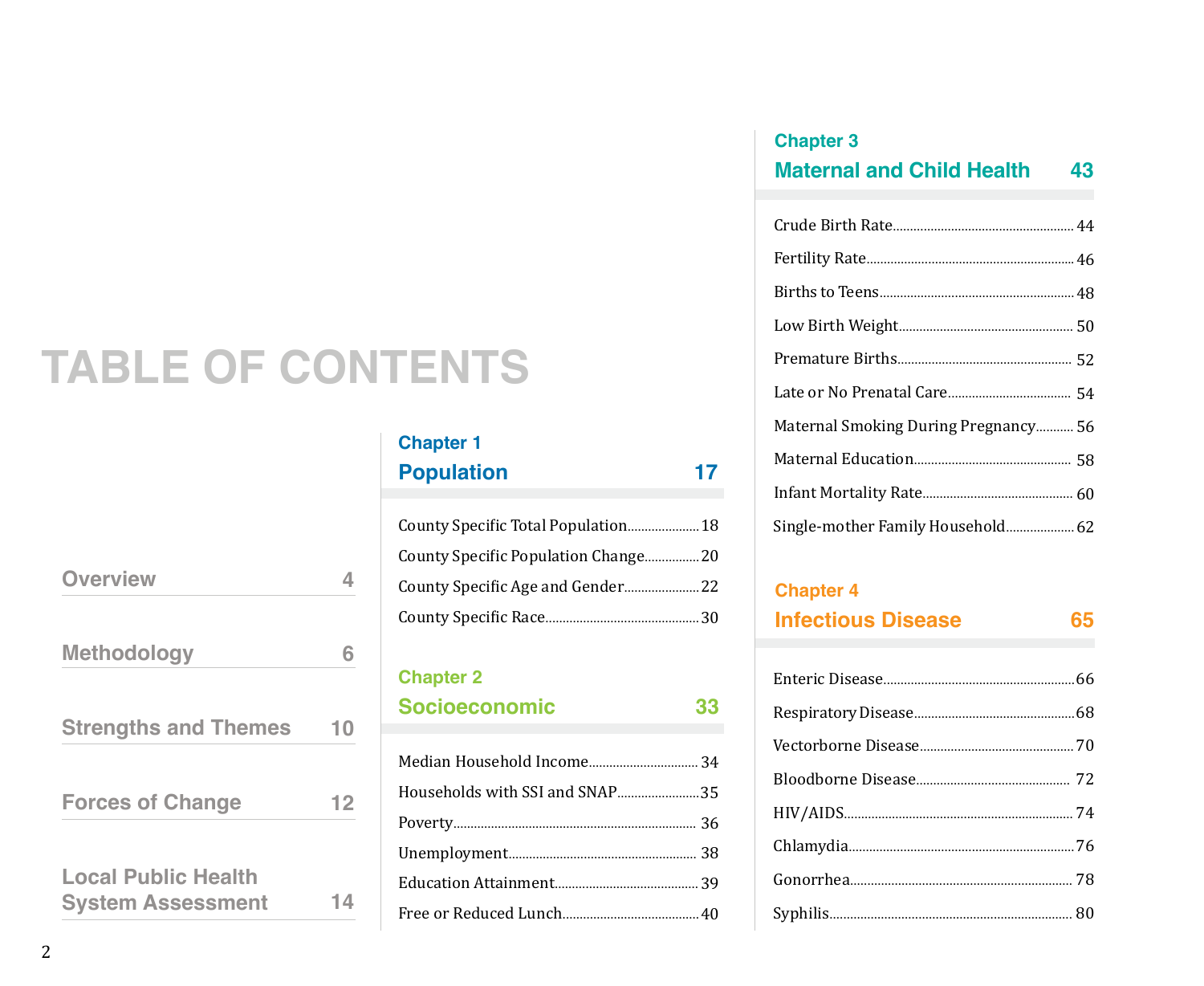## **Chapter 5 Mortality Rates 83**

| Chronic Lower Respiratory Disease 96   |
|----------------------------------------|
| Chronic Liver Disease and Cirrhosis 98 |
|                                        |
|                                        |
|                                        |
|                                        |
|                                        |
| Influenza and Pneumonia 110            |
|                                        |
|                                        |

## **Chapter 6 Mental and Social Health 115**

## **Chapter 7**

## **Healthcare Access 125**

### **Chapter 8 Environment 133**

## **Chapter 9**

## **Crime** 143

## **Chapter 10**

| <b>Overall Wellness Score</b> |      |                        | 151 |
|-------------------------------|------|------------------------|-----|
|                               |      |                        |     |
|                               |      |                        |     |
| Glossary                      | 158  | <b>Acknowledgments</b> | 163 |
| <b>References</b>             | 160- | <b>Notes Section</b>   | 164 |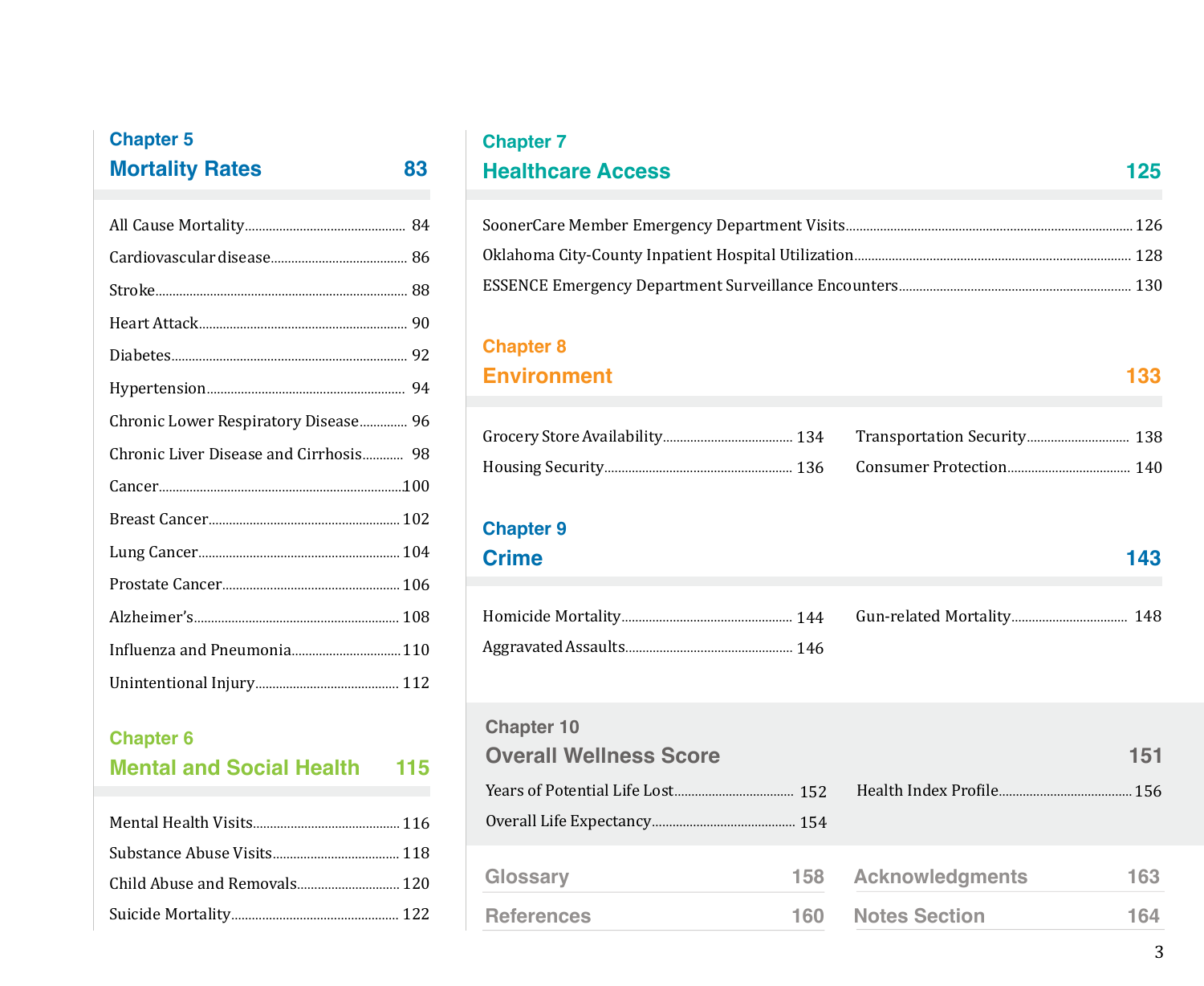## **OVERVIEW**

The Oklahoma City-County Health Department (OCCHD) utilizes the Mobilizing for Action through Planning and Partnership (MAPP) tool to conduct community-wide health needs assessments. The MAPP process engages a broad and diverse coalition of stakeholders to collect qualitative and quantitative data across four distinct assessments that include the Wellness Score (Community Health Profile), Strengths & Themes, Forces of Change, and the Local Public Health System Assessment. Each assessment utilizes a distinct methodology, representing a robust cross-section of quantitative and qualitative data.

### **Wellness Score**

The purpose of the Wellness Score is to provide an overall summary of community health status. This information represents the foundation of planning and program development for improving health outcomes for our community.

OCCHD consulted with representatives from several agencies in Oklahoma County to obtain a list of variables that include both determinants and outcomes of health and wellness for our community residents. For inclusion in the Wellness Score, data had to be collected at a zip code level and available for the 2013-2015 time frame.

### **Strengths & Themes**

This assessment seeks community feedback to identify strengths and themes that influence our local population's health and well-being. It is commonly administered through surveys and was translated for respondents who speak only Spanish. Surveys were administered both electronically and in the paper version. They were conducted to measure the perception of well-being among residents and to provide new information about strengths and themes in our community.

### **Forces of Change**

The purpose of this assessment is to determine, through community feedback and participation, what barriers and supports exist for improving community health. The feedback for the assessment is typically collected through town hall meetings, focus groups, and stakeholder interviews.

Four town halls were held November 2016 in each quadrant of OCCHD's jurisdiction.

### **Local Public Health System Assessment (LPHSA)**

The purpose of LPHSA is to bring together traditional and nontraditional providers of services that impact our health outcomes to assess our community's capacity to meet the health needs of our residents. The assessment is completed utilizing the National Public Health Performance Standards Program (NPHPSP) and is typically completed in one day.

OCCHD facilitated the NPHPSP in November 2016 with more than 50 individuals representing over 30 individual agencies and communities. The Centers for Disease Control and Prevention (CDC) calculates the assessment results and generates a profile report enabling the local public health system to identify gaps in capacity and strengths of the system.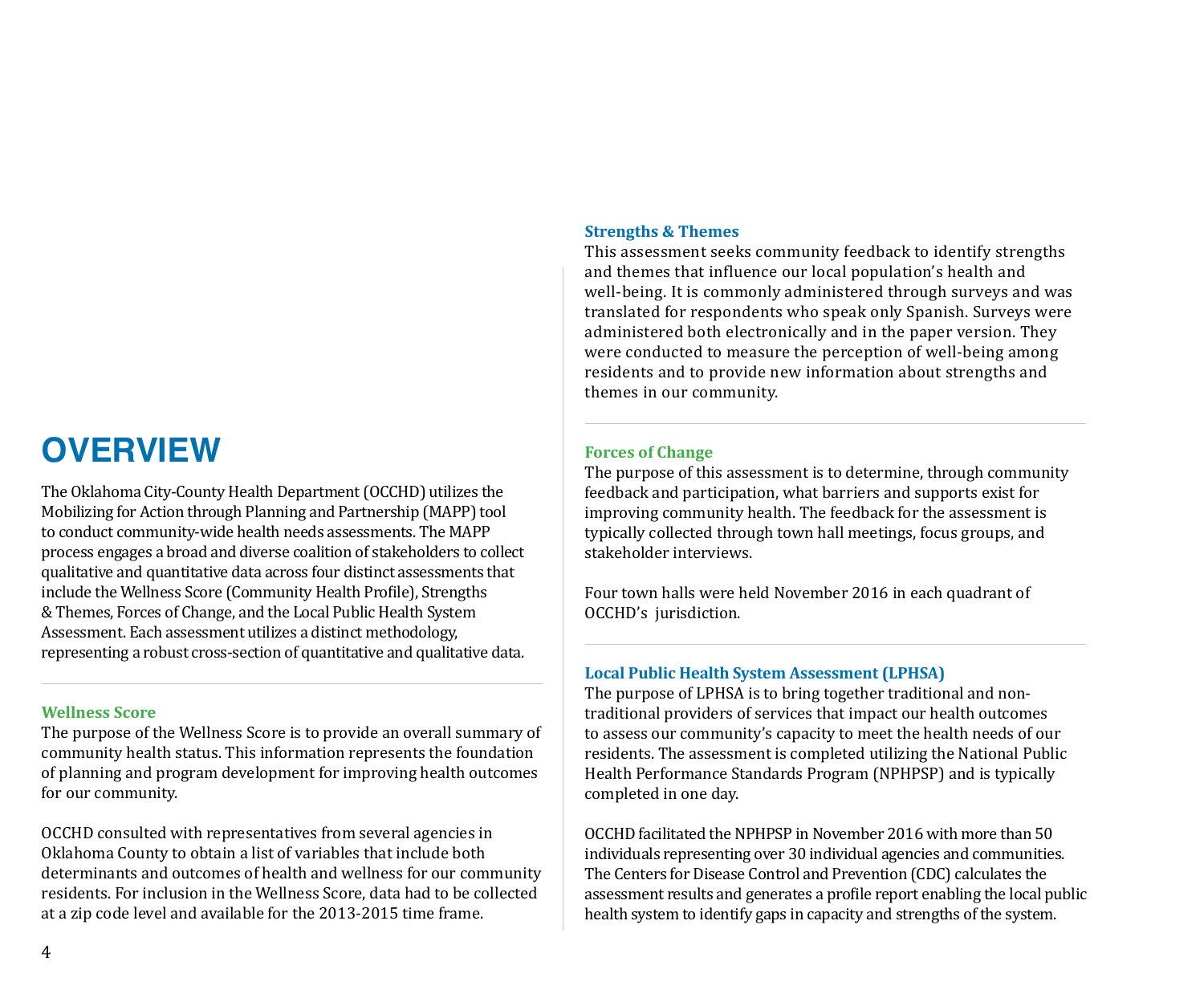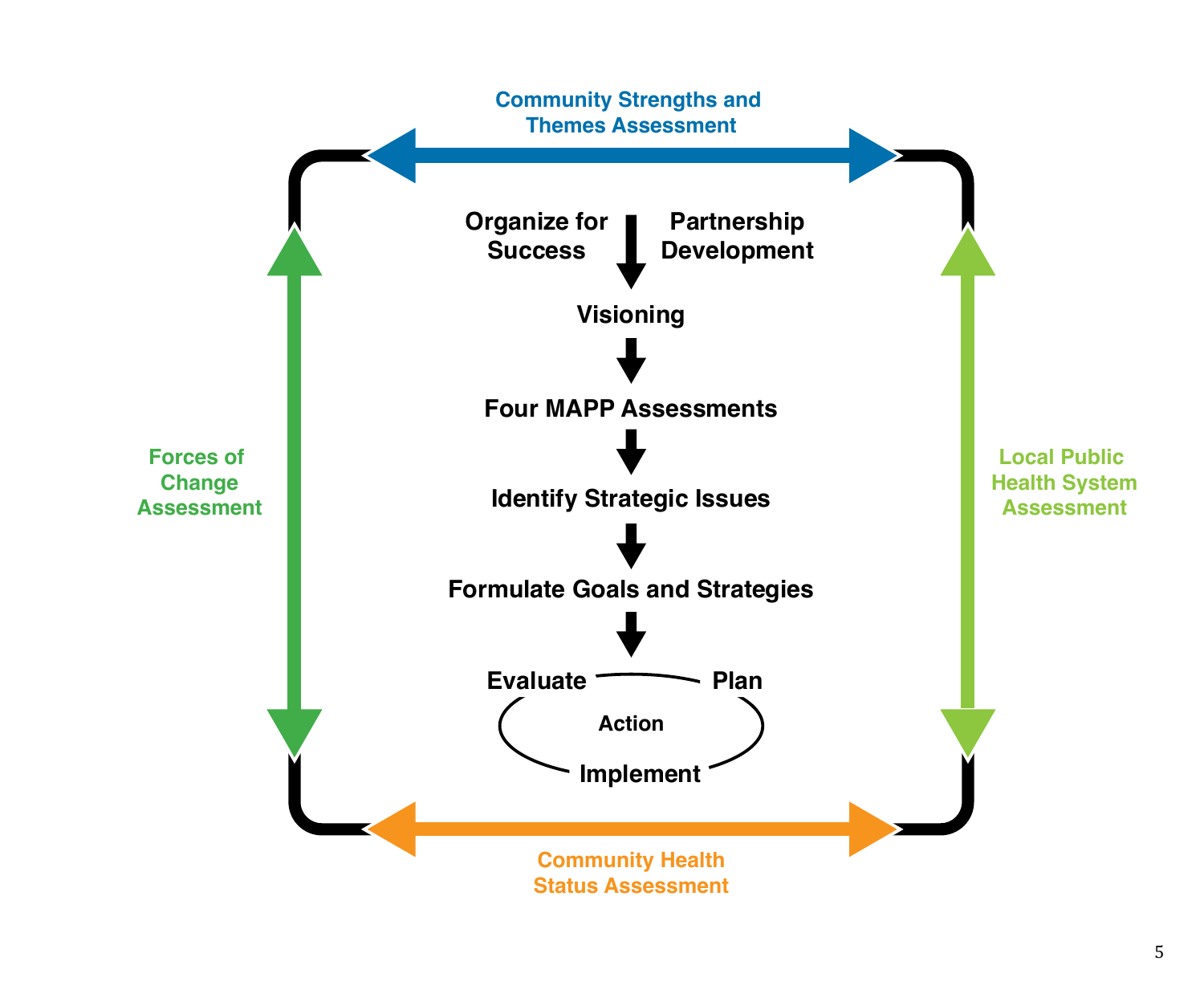## **METHODOLOGY**

#### **Data Overview**

The Oklahoma City-County Health Department (OCCHD) consulted with representatives from several agencies in Oklahoma County to obtain data variables. MyHealth Access Network was contracted to support with data management. Data analysis was divided into 10 different categories as outlined in this report. The variables include both determinants and outcomes to assess the health and wellness of populations in multiple aspects of life.

#### **Zip Code Level**

Many of the health indicators in this assessment are defined at the zip code level and are presented for the 63 zip codes located in Oklahoma County. However, maps and tables in the profile display only 56 zip codes since data for two sparsely populated zip codes have been combined with adjacent zip codes and five zip codes had less than 25 percent of their population within Oklahoma City-County jurisdiction (see the next section for more information on this topic). This more visual approach to data presentation is intended to promote easier identification of health concerns for specific areas of the county, and therefore, assist in targeting programs, resources, and necessary interventions where they are most needed.

#### **Zip Code Visualization**

The maps represent the zip codes of the Oklahoma City-County Health Department's jurisdiction, which includes all of Oklahoma City and all of Oklahoma County. The zip code boundaries were retrieved from the 2015 U.S. Census Topologically Integrated Geographic Encoding and Referencing (TIGER) Files, Oklahoma's State level geodatabase. To accurately represent the Wellness Score data, some zip codes were graphically combined into one. Minor stretching or skewing of the original maps may have occurred. Some zip code boundaries were smoothed or clipped to aid in printing and to make the maps more visually appealing. As such, these maps are meant for a general visual representation of data only and are not meant for cartographical purposes. These maps are meant to be viewed and displayed as printed.

#### **Border/Combined Zip Codes**

Oklahoma County has nine zip codes that are shared with adjacent counties but are primarily in Oklahoma County. These zip codes are 73007, 73025, 73034, 73045, 73054, 73099, 73165, 73170 and 74857. Data for two zip codes that lie entirely within Oklahoma County is combined with adjacent zip codes in this profile due to the small populations residing in each. These zip codes are 73066 and 73097, and when viewed on the maps throughout the profile, will be combined with and represented as 73020 and 73169, respectively.

In addition, Oklahoma County includes small proportions, less than 25 percent of the population, of five zip codes that are shared but lie primarily in adjacent counties. The data for these partial zip codes (73026, 73064, 73071, 73078 and 73160) have been excluded due to their small resident populations and the instability of rates computed based on small numbers of events.

#### **Rates**

This profile presents most of the information in the form of 'rates'. Rates allow for easier comparison to other populations and geographic areas. Rates are developed by dividing the total number of events by the total population (or the population at risk of the event) in the same specific area. Rates in this profile are computed per 1,000 or 100,000 population. The report also contains both crude and age-adjusted death rates (see glossary for definition).

In general, areas of a larger population can be expected to support more reliable rate calculations. Note that zip codes 73007, 73054, 73102, 73103, 73104, 73121, 73128, 73131, 73134, 73141, 73145, 73149, 73150, 73151, 73169, 73173, and 73179 all have populations less than 5,000. Caution should be exercised in interpreting data for these less-populated areas as they can potentially result in misleading comparisons with other zip codes. In addition, the calculation of rates is not recommended when there are less than five indicator counts due to confidentiality and reliability concerns.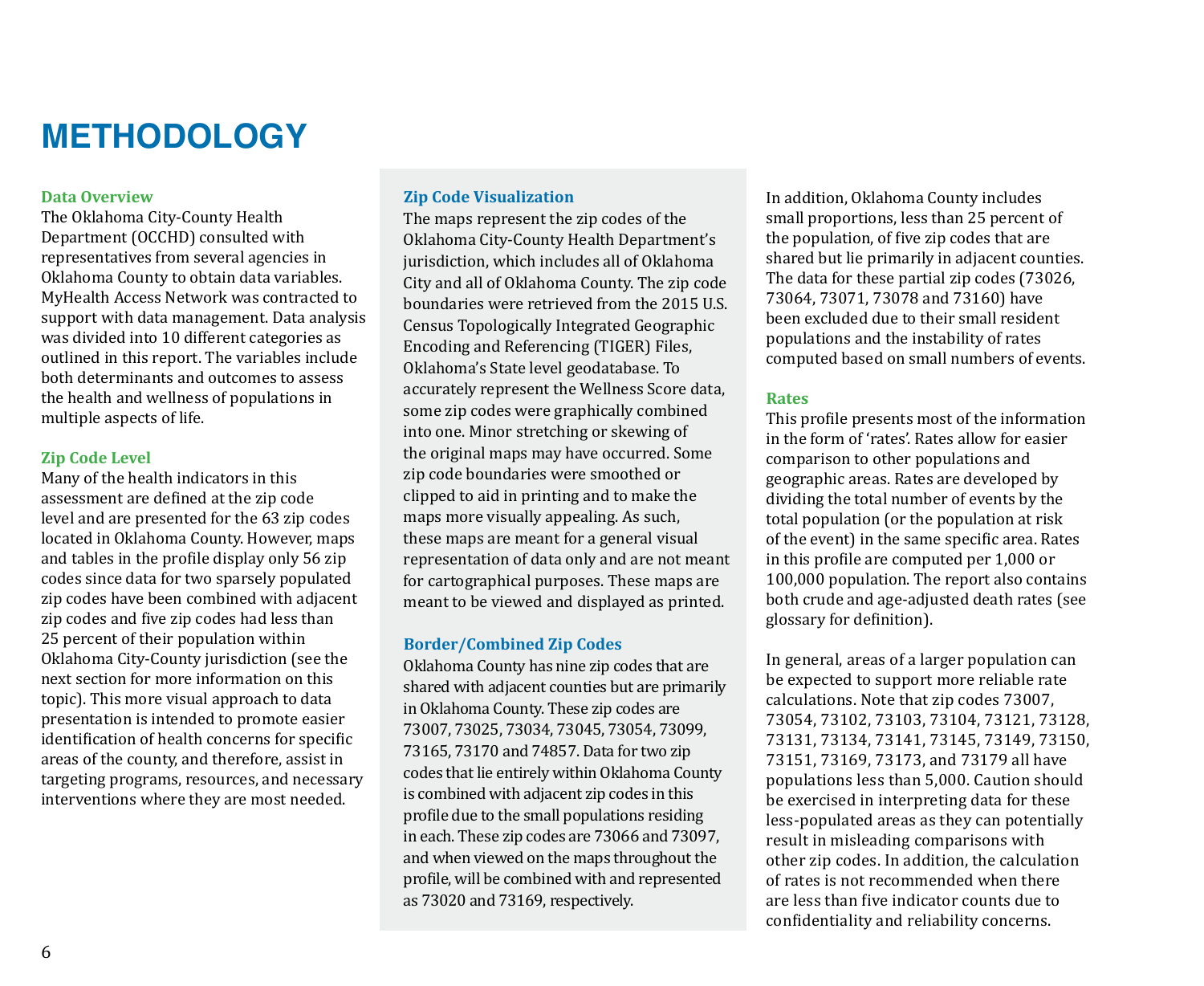### **Data Breaks**

When viewing a map, the zip codes are grouped for presentation by natural breaks in each separate data set. Jenks Natural Breaks is the statistical method of grouping data into classes where data is most similar to each other and was developed by the cartographer George Jenks. Jenks' method was calculated by the geographic information system software, ArcGIS, used to produce the maps presented in this report. Use of 5 classes of natural breaks supports a user-friendly visual representation of the geographic distribution of risk factors and outcomes of health data in Oklahoma City-County.

The data groups are represented by shading with the darkest color being the worse outcome for each health disparity and the lightest being the best from available data. This compares data from best to worst within the Oklahoma City-County jurisdiction, it is not comparing to any standard.

### **Data Availability**

Zip codes are displayed without shading when there is data missing or unavailable for the specific zip code or with rate denominators less than 5. This is designated in each table below the corresponding map.

### **Descriptive Statistics**

The profile uses tables, graphs, charts, maps, and narrative to statistically describe the factors that affect the health of the Oklahoma City-County community.

The information presented includes both risk factors and health outcomes. Geographic and demographic areas of public health concern can be identified by evaluating data presented for each of the Oklahoma County zip codes.

### **Time Period**

Data throughout the profile are generally included for the years 2013-2015 depending on the availability of data for the specific topic. Therefore, most data are average annual rates over a three-year period.

All zip code level population data is based on 2013-2015 estimates.

### **Health Index Calculation**

As the two largest metropolitan areas in Oklahoma, Tulsa Health Department and the Oklahoma City-County Health Department partnered in the development of a health index formula to allow for comparisons within and between both city-county jurisdictions. The formula was adapted from both the County Health Rankings and Urban Hardship Index, and finalized in collaboration with the City of Oklahoma City and Tulsa.

The health index formula standardizes each of the component variables so that they are all given equal weight in the composite index. The index represents the average of the standardized ratios of all nine component variables. The index ranges from 0 to 100 with a higher number indicating greater hardships.

### **Formula**

 $X = ((Y-Ymin)/(Ymax-Ymin))^*100$ 

- X= Standardized value of component variable (for each zip to be computed)
- Y= Unstandardized value of component variable for each zip
- Ymin= Minimum value for Y across all zips
- Ymax= Maximum value for Y across all zips

### **Scale**

0 to 100 with a higher number indicating greater health burden

The nine factors that contribute to the health index are:

### **• Education**

Percent of population with less than a high school education

- **• Income** Percent of population below poverty
- **• Maternal and Child Health** Infant mortality rate (infant deaths/1,000 live births)
- **• Mental Health** Age-adjusted suicide deaths/100,000 population
- **• Mortality** Life expectancy ages 0-4
- **• Healthcare Access** ER visits/hospital utilization
- **• Crime** Gun-related deaths/100,000 population
- **• Infectious Disease** STD and TB rate
- **• Built Environment**  Positive land use, negative land use, transportation security, and housing security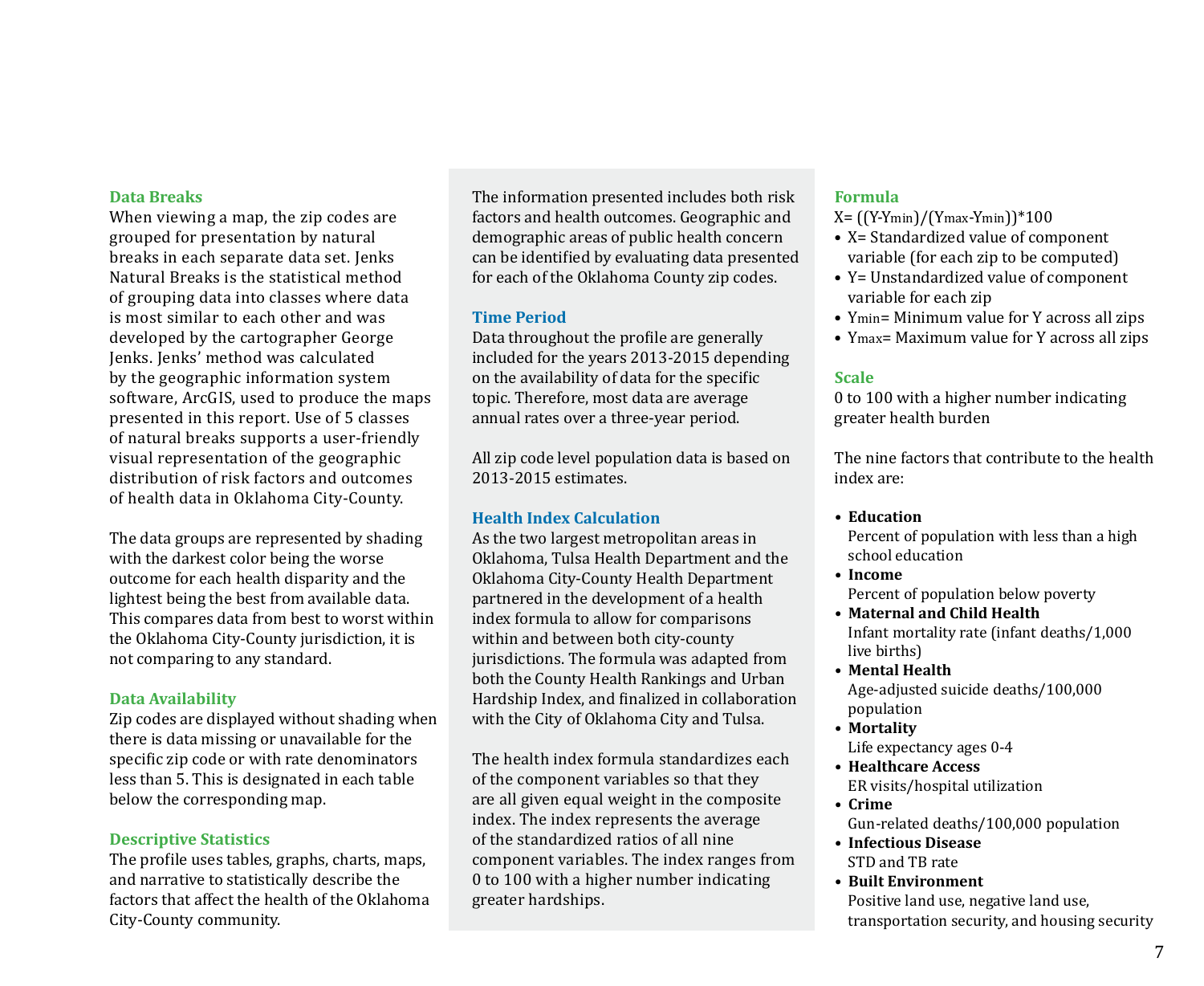## **METHODOLOGY CONTINUED**

### **Mortality Rates**

All calculations utilized 2013-2015 Oklahoma City-County Death Records and the following 10th revision of the International Classification of Diseases (ICD-10) codes.

| <b>Measure</b>                                                | <b>ICD-10 Codes</b>                                          |
|---------------------------------------------------------------|--------------------------------------------------------------|
| Age-adjusted Cardiovascular Disease Mortality Rate            | I00-I78                                                      |
| Age-adjusted Heart Disease Mortality Rate                     | 100-109, 111, 113, 120-151                                   |
| Age-adjusted Stroke Mortality Rate                            | I60-I69                                                      |
| Age-adjusted Hypertension Mortality Rate                      | 110, 111.0, 111.9, 112.0, 112.9, 113.0, 113.1, 113.11, 113.2 |
| Age-adjusted Heart Attack Mortality Rate                      | 1214, 1219, 122                                              |
| Age-adjusted Diabetes Mortality Rate                          | E10-E14                                                      |
| Age-adjusted Chronic Lower Respiratory Disease Mortality Rate | $J40-J47$                                                    |
| Age-adjusted Chronic Liver Disease Mortality Rate             | K70, K73-K74                                                 |
| Age-adjusted Cancer Mortality Rate                            | C00-C97                                                      |
| Age-adjusted Breast Cancer Mortality Rate                     | C50                                                          |
| Age-adjusted Lung Cancer Mortality Rate                       | C34                                                          |
| Age-adjusted Prostate Cancer Mortality Rate                   | C61                                                          |
| Age-adjusted Alzheimer Mortality Rate                         | G30                                                          |
| Age-adjusted Influenza and Pneumonia Mortality Rate           | $JO9-J18$                                                    |
| Age-adjusted Unintentional Injury Mortality Rate              | V01-X59, Y85-Y86                                             |
| Age-adjusted Suicide Mortality Rate                           | X60-X84, Y87.0                                               |
| Age-adjusted Homicide Mortality Rate                          | X85-Y09, Y87.1                                               |
| Age-adjusted Firearm Related Mortality Rate                   | W32-W34, X72-X74, X93-X95, Y22-Y24, Y35                      |